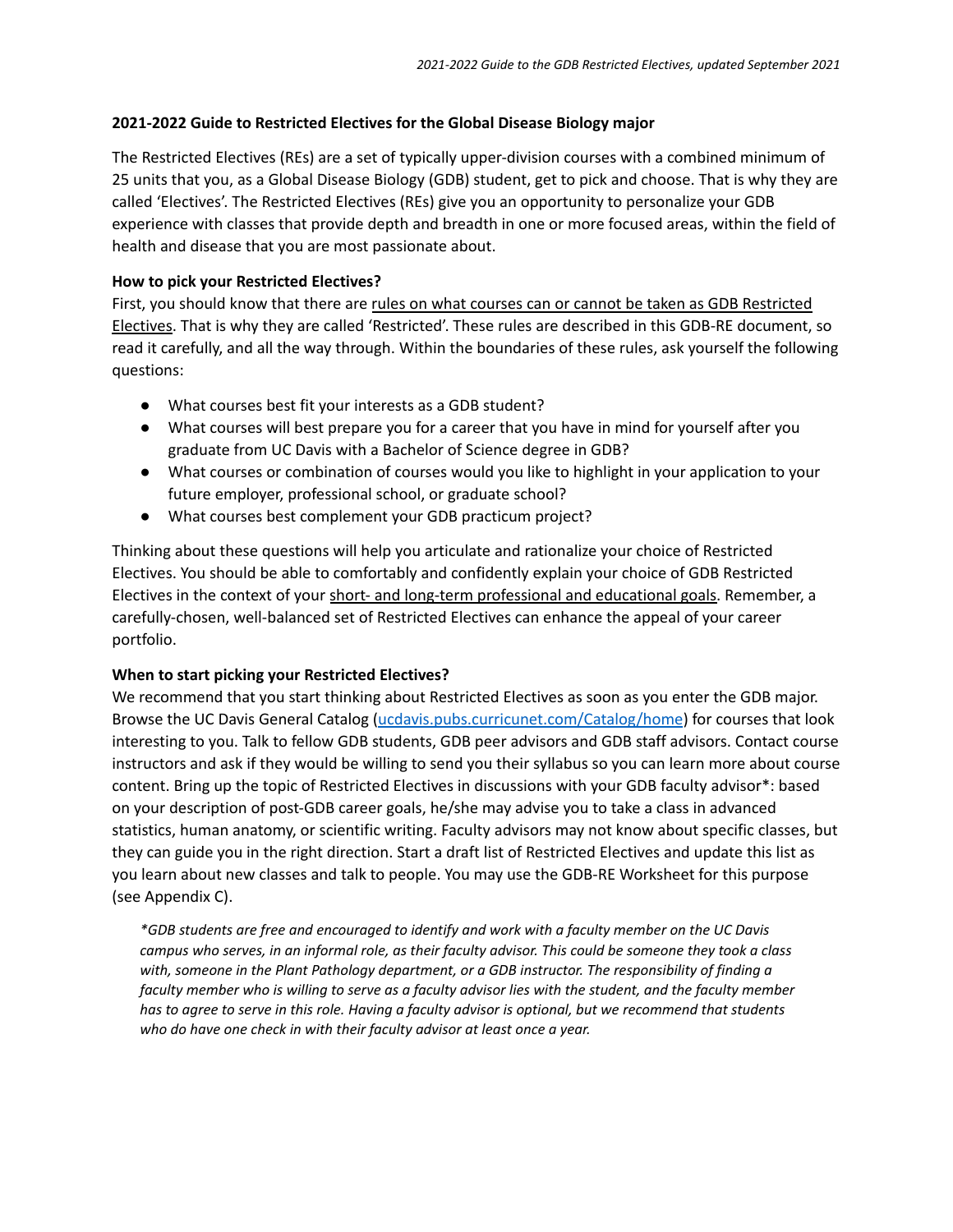The time to formalize your choice of GDB Restricted Electives is the quarter in which you take GDB 187. As part of this class, you will finalize and submit your list of Restricted Electives, together with a time schedule for when you plan to take (or are already taking, or have taken) these courses and a concise justification for your selection of courses. Your submission will be reviewed by the GDB Advising office towards the end of your GDB 187 quarter. It will be assessed for compliance with the rules described below, for potential conflicts in course scheduling, and for the strength and logic of your justification. If there are problems with any of these, you will have an opportunity to submit a revised list of Restricted Electives. It is important that you get your list reviewed by your GDB 187 final exam date: without review, there can be no approval, and without approval, you may receive an Incomplete for GDB 187. Any changes to your list of Restricted Electives after it is approved in GDB 187 are subject to review. For this, you must send an updated RE Approval Form to the GDB Advising team [\(gdb-advise@ucdavis.edu](mailto:gdb-advise@ucdavis.edu)).

#### **Rules and decisions on GDB Restricted Electives.**

There are rules on what courses may be taken as GDB Restricted Electives. These rules are explained below; make sure that you familiarize yourself with them. Also, be aware that these rules are subject to change. At the start of each academic year, GDB students will have access to an updated version of this 'Guide to GDB Restricted Electives' (also known as the GDB-RE document). It will be distributed in certain courses (i.e. GDB 90), available for download on our website (gdb.ucdavis.edu), and sent to you by email from the GDB Advising team. Very important to understand is that even if you follow all the rules below, your submitted list of Restricted Electives may not be approved, for example, if there is no clear justification or the courses are disconnected. Because the decision to approve Restricted Electives is based on your list of REs as a whole, GDB advising staff may not respond to questions regarding whether or not an individual class is eligible as a Restricted Elective.

**Courses pre-approved as eligible.** Appendix A is a list of upper-division courses (100-189) that appear in the online UC Davis General Catalog ([ucdavis.pubs.curricunet.com/Catalog/home\)](https://ucdavis.pubs.curricunet.com/Catalog/home) and that are pre-approved as being eligible as Restricted Electives for GDB. You do not need approval from the GDB Advising office to include any of these courses as GDB Restricted Electives. **However**, opting for P/NP grading on any one of these courses disqualifies them as GDB Restricted Electives. In other words, you need a letter-grade if you want to list courses from Appendix A as Restricted Elective. Appendix A is subject to change: courses listed in the appendix may be added or removed. The most current version of Appendix A can be found in the most current version of the GDB-RE document shared with students.

It is important to note that students are not restricted to choose only courses listed in Appendix A. The courses listed there just happen to be classes that have been popular RE choices with previous GDB students. We offer students every opportunity to personalize their list of REs, and to add courses to Appendix A. The mechanism to do so is described below. It is also important to know that there are reasons why certain classes cannot be taken as REs, and that we allow certain exceptions, as explained below. Be sure to read the **VERY IMPORTANT** notice that immediately follows this list of reasons and exceptions.

#### Reason #1: It is a **lower-division course (0-99)**.

Exception #1: You are allowed to include **up to 3 units of lower-division courses**. These courses must be taken for a letter grade. This means that courses that are listed as 'P/NP only' are not eligible, and neither are courses that are letter-graded but you opted for 'P/NP' grading. Exception #1 allows you to include as Restricted Elective a letter-graded lower-division course that is a prerequisite for one of your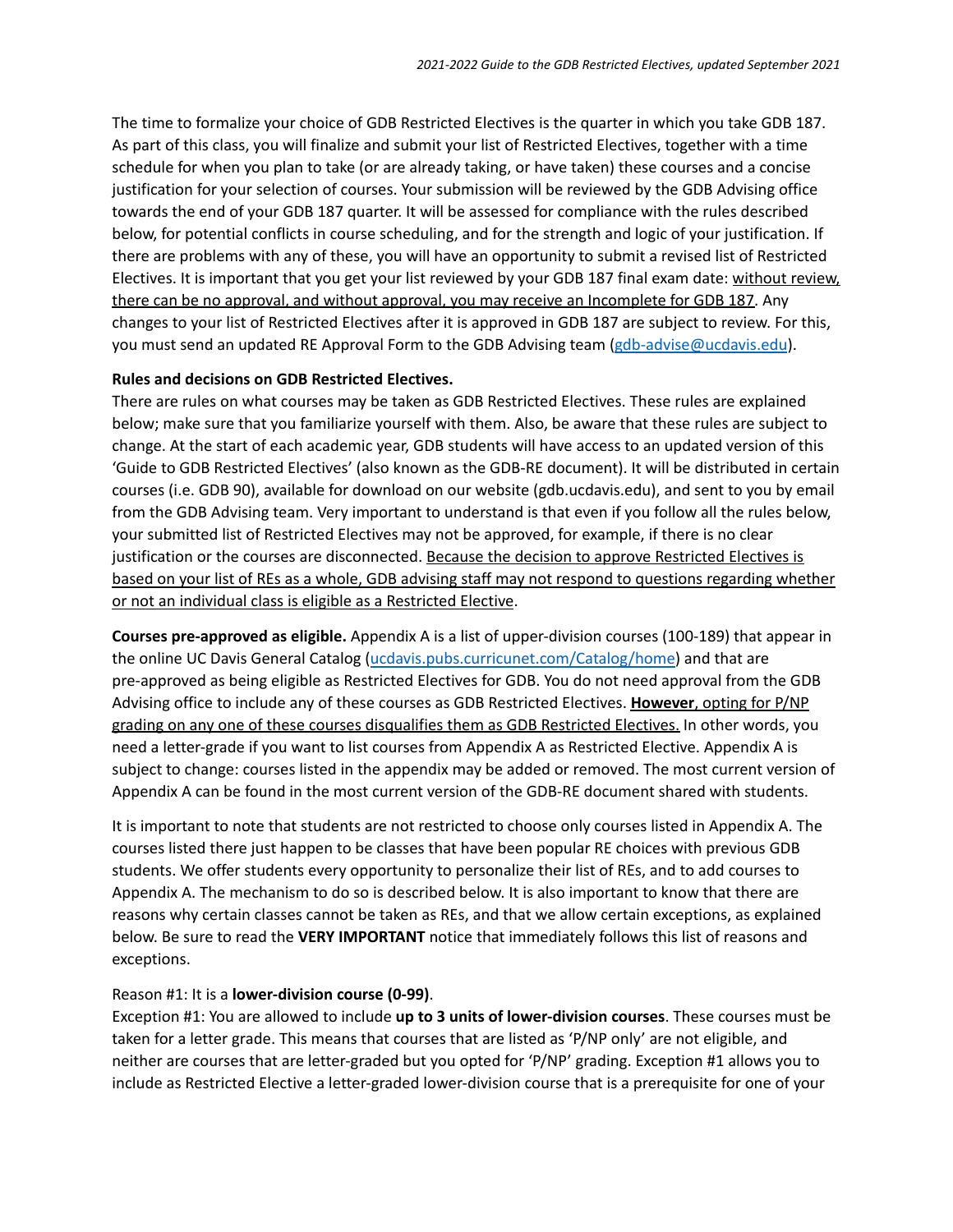upper-division Restricted Electives. Note: we do not accept lower-division language courses as Restricted Electives.

Reason #2: It is one of the **EAP192/UWP198 Global Health Internships Abroad** listed on [studyabroad.ucdavis.edu/programs/internships,](https://studyabroad.ucdavis.edu/programs/internships) under the heading GLOBAL HEALTH. Exception #2: You may list one of these EAP192/UWP198 Global Health Internships Abroad as Restricted Electives (**4 units for EAP 192 and 2 units for UWP198**). These internships are graded P/NP. Students must contact GDB Advising office prior to applying or enrolling in one of these internships and discuss impacts on course schedule.

## Reason #3: It is a **variable-unit upper-division course** (i.e. ending in 190-199).

Exception #3: **Up to 3 units** are allowed, but they **must be health/disease-related** and you must provide a strong justification for the units that you picked. Courses may be letter-graded or graded as P/NP. This can include research units ending in 192 or 199 if the research is related to your practicum project or is providing you with research skills you can use in future endeavors.

## Reason #4: It is an **upper-division laboratory course** (ending in 'L').

Exception #4: You are allowed **up to 6 units** of laboratory courses, but they have to be letter-graded. Lab courses that are graded P/NP are not eligible as Restricted Elective.

# Reason #5: It is an **upper-division course that is offered P/NP only and is not a variable-unit or laboratory course** (i.e. not ending in 190-199 or in 'L').

Exception #5: You are allowed **up to 1 unit** of this type of course. This exception allows you to take a class like IDI 141: Infectious Diseases or SPH 190: Topics in Public Health.

# Reason #6: It is a **graduate course**.

Exception #6: You are allowed up to **3 units**, but the course(s) must show a letter grade (i.e. not allowed are courses that are 'P/NP only' or courses that are letter-graded but taken P/NP).

# Reason #7: It is a **course that is not offered at UC Davis**.

Exception #7: You may petition to include **up to 8 units** of your course work at a higher-education institution other than UC Davis. You will need to provide the GDB Advising office with details on the course (institution, syllabus, grading) and identify an upper division course in the UC Davis General Catalog or Course Supplement for which the non-UC Davis course would be an appropriate substitute. The responsibility for building the case in favor of allowing a non-UC Davis course as a Restricted Elective lies with the student; the GDB Advising office does not have the time or resources to do this for you. Approval of your petition by GDB is not guaranteed, and you may need additional approval at the University and College level. Plan ahead if you are interested in pursuing this exception.

Reason #8: It is a course that is listed in Appendix B of courses **ineligible as Restricted Elective**. **No exceptions.** Appendix B includes GDB core courses, discussion sections (courses that end in 'D'), and EAP192/UWP198 internships that are not Global Health internships, among others. Appendix B is subject to change: courses listed in the appendix may be added or removed. The most current version of Appendix B can be found in the most current version of the GDB-RE document sent out to GDB students.

Reason #9: It is a letter-graded, upper-division course that appears in the UC Davis General Catalog or Course Supplement, that is not listed in Appendix B, and to which Reasons #3-5 do not apply. If you choose to include a course like this on the list of GDB Restricted Electives that you submit in GDB 187,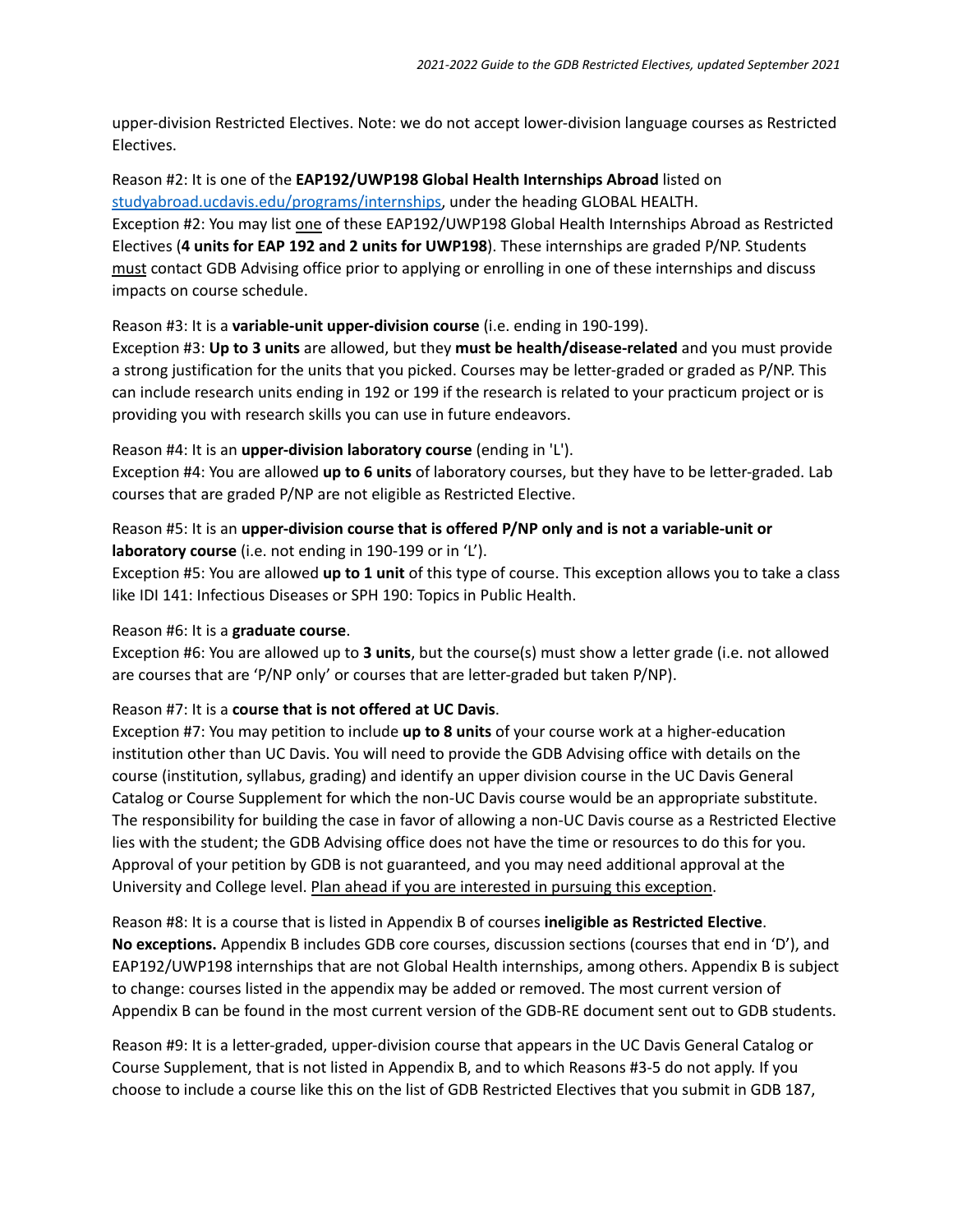you will need to include a written justification for why you think this course should be allowed as a Restricted Elective. If approved, the course will be added to Appendix A; if not, it will go on Appendix B.

## **VERY IMPORTANT**

a) The total number of units added as Restricted Electives under Exceptions #1 through 6 may not exceed 9 units. For example, you may not list two 2-unit variable-unit courses AND a 3-unit laboratory course AND a 4-unit graduate course, as that totals (2x2)+3+4=11 units, which exceeds 9 units.

b) In the list of your Restricted Electives, the total number of units from P/NP courses may not be greater than 8.

c) The number of courses on the list of Restricted Electives should be 5 or more.

d) Your choice of Restricted Electives should not only pass the rules that we outlined in this GDB-RE document, but should also comply with those of the College of Agricultural and Environmental Sciences as they pertain to all of your course work [\(caes.ucdavis.edu/students/advising/academic-planning/bachelors-degree-requirements](https://caes.ucdavis.edu/students/advising/academic-planning/bachelors-degree-requirements)).

c) We encourage students to take advantage of Exceptions #2-4 because they represent opportunities for you to get hands-on lab and/or field experience in your area of interest.

d) Your list of Restricted Electives may exceed 25 units, but the total number of units added as Restricted Electives under Exceptions #1 through 6 may not exceed 9 units.

e) Transferred courses from Community Colleges are considered lower division and can only be counted under Exception #1. This includes equivalents to CHE 118C.

f) Prerequisites for any of the courses that you list as Restricted Elective should be noted carefully; the responsibility for meeting these requirements lies with you as the GDB student.

g) In choosing your Restricted Electives, be aware that if you are minoring in another discipline, only one GDB course (including any GDB Restricted Elective) is allowed to overlap with a minor requirement.

h) Keep in mind, just because a student had courses approved that are not listed in Appendix A, does not mean that they are automatically approved for other students. Each student must have their own list of approved Restricted Electives on file with the Advising Office by the end of the quarter that they take GDB 187.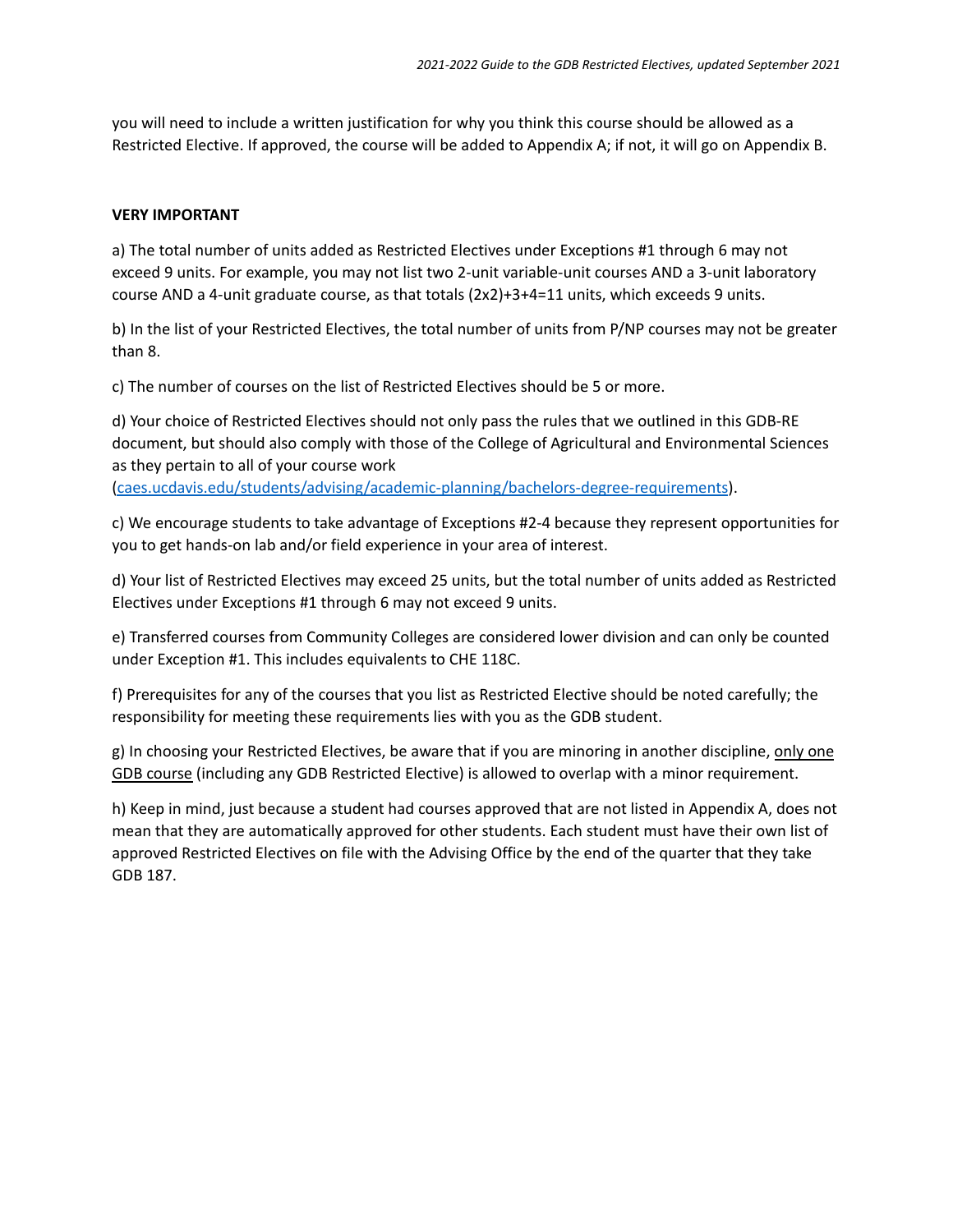#### **Appendix A**

The following courses are eligible as GDB Restricted Electives. This Appendix A is subject to change: courses and exceptions may be added or removed. The most current version of Appendix A can be found in the most current version of the GDB-RE document sent out to GDB students.

| ANT 121        | <b>Medical Anthropology</b>              | <b>EVE 104</b>  | <b>Community Ecology</b>           | PLP 120*             | Intro Plant Path                      |
|----------------|------------------------------------------|-----------------|------------------------------------|----------------------|---------------------------------------|
| <b>ANT 129</b> | Global Health & Medicine                 | <b>EVE 115</b>  | Marine Ecology                     | <b>PLP 123</b>       | Plant-Virus-Vector Interactions       |
|                | ANT 130A Cultural Dim. of Globalization  | <b>EVE 117</b>  | Plant Ecology                      | PLP 130*             | Fungal Biotech/Biochem                |
|                | ANT 139A Race, Class, Gender Systems     | <b>EVE 120</b>  | Global Change Ecology              | <b>PLP 140</b>       | Ag Biotech Public Policy              |
| ANT 151        | Primate Evolution                        | <b>EVE 131</b>  | Human Genet Var Evol               | <b>PLP 148</b>       | <b>Introductory Mycology</b>          |
| ARE 112        | <b>Organization Management</b>           | <b>EVE 181</b>  | Animal-Plant Interaction           | <b>PLS 116</b>       | Plant Morphology & Evolution          |
| <b>ARE 147</b> | Res/Env Policy Analysis                  | <b>EXB 120</b>  | Sports in Amer Society             | <b>PLS 144</b>       | <b>Trees and Forests</b>              |
| ASA 132        | Health Issues of Asian Amer.             | <b>FST 104</b>  | Food Microbiology                  | <b>PLS 147</b>       | California Plant Communities          |
| <b>BIM 152</b> | Molecular Control of Biosys.             | <b>FST 128</b>  | Food Toxicology                    | <b>PLS 152</b>       | <b>Plant Genetics</b>                 |
| <b>BIS 104</b> | Cell Biology                             |                 | GDB 103* The Microbiome            | <b>PLS 162</b>       | Urban Ecology                         |
| <b>BIS 181</b> | <b>Comparative Genomics</b>              | <b>GEL 107</b>  | Paleobiology                       | <b>PLS 174</b>       | Micro Safety Fruit & Veg              |
| <b>BIT 171</b> | Ethics in Biotechnology                  |                 | HDE 100A Infancy Early Child       | PMI 126 <sup>2</sup> | Fund Immunology                       |
| <b>CHA 101</b> | Human Gross Anatomy                      |                 | HDE 100C Adulthood and Aging       |                      | PMI 127* Medical Microbiol            |
| <b>CHE 100</b> | <b>Environmental Water Chem</b>          | <b>HDE 117</b>  | Longevity                          | PMI 128*             | <b>Biol Animal Viruses</b>            |
|                | CHE 118C**Org Chem for Health & Life Sci | <b>HIS 108</b>  | <b>Global Environ History</b>      | <b>PMR 100</b>       | <b>Research Approaches Disability</b> |
|                | CHE 130A Pharmaceutical Chemistry        | <b>HIS 109B</b> | Env Chng Dis & Pub Hlth            | POL 107              | Environ. Politics and Admin           |
|                | CHE 130B Pharmaceutical Chemistry        | <b>HIS 110</b>  | World History, OneHealth           | <b>POL 109</b>       | Pub Pol & Gov Proc                    |
| CHI 112        | Globalization of Chicana/o Com.          |                 | HIS 139A Medieval Renaissance Med. | <b>POL 165</b>       | Mass Media & Politics                 |
| CHI 114        | <b>Reproductive Health</b>               | <b>HIS 139B</b> | Medicine Society Culture Mod       | <b>PSC 125</b>       | Behav Gen & Epigenetics               |
| CHI 121        | Chicana/o Comm. Mental Health            | <b>HIS 172</b>  | Am Environmental History           | <b>PSC 126</b>       | <b>Health Psychology</b>              |
| CHI 131        | Chicanas in Politics & Policy            |                 | HMR 134 Human Rights               | <b>PSC 135</b>       | <b>Cognitive Neuroscience</b>         |
|                | CMN 120 Interpersonal Communic           |                 | MCB 162 Human Genetics Genomics    | <b>PSC 168</b>       | Abnormal Psych                        |
|                | CMN 161 Health Communication             | MIC 105         | <b>Microbial Diversity</b>         | <b>RST 134</b>       | Human Rights                          |
|                | CMN 165 Media and Health                 | MIC 111         | Human Microbiology                 | <b>SAS 109</b>       | Env Chng Dis & Pub Hlth               |
| <b>CRD 149</b> | Commun. Environmental Justice            |                 | MIC 162* General Virology          | <b>SAS 110</b>       | <b>Applications Evolution</b>         |
| EDU 110        | Ed Psych: Gen                            | MIC 175         | <b>Cancer Biology</b>              | <b>SAS 120</b>       | Sci & Contemp Soc Issues              |
| <b>EDU 142</b> | Intro Environ Educ                       |                 | MMI 130 Medical Mycology           | <b>SAS 121</b>       | Global Poverty                        |
| <b>ENT 100</b> | Gen Entomology                           |                 | MMI $1882$ Human Immunology        | SOC 154              | <b>Health and Illness</b>             |
| <b>ENT 104</b> | <b>Behav Ecol Insects</b>                |                 | NEM 110 Intro To Nematology        | SOC 160              | Sociology of the Environment          |
| <b>ENT 105</b> | Insect Ecology                           | <b>NPB 100</b>  | Neurobiology                       | SOC 162              | Society, Culture, and Health          |
| <b>ENT 119</b> | Apiculture                               | <b>NPB 101</b>  | <b>Systemic Physiology</b>         | SOC 164              | Health Policy & Politics              |
|                | ENT 153* Med Entomology                  | <b>NPB 102</b>  | Animal Behavior                    | SPH 101              | Intro to Public Health                |
| ENT 156*       | <b>Bio Of Paras</b>                      | <b>NPB123</b>   | Comparative Vertebrate Organ.      | <b>SPH 102</b>       | Intro to Epidemiology                 |
| <b>ENT 158</b> | <b>Forensic Ent</b>                      | <b>NPB 130</b>  | Endocrinology                      | SPH 104              | Globalization and Health              |
| <b>ESP 100</b> | <b>General Ecology</b>                   | <b>NPB 132</b>  | <b>Genes Nutrients Health</b>      | SPH 113              | Health Disparities in the US          |
| <b>ESP 121</b> | <b>Population Ecology</b>                | <b>NPB 168</b>  | <b>Neurobiol Addict Drugs</b>      | <b>STS 121</b>       | <b>Medical Anthropology</b>           |
| <b>ESP 165</b> | Climate Policy                           | <b>NUT 111</b>  | Intro to Nut and Metabolism        | <b>STS 129</b>       | Global Health & Medicine              |
| <b>ETX 101</b> | <b>Principles Environ Tox</b>            | NUT $127^1$     | <b>Stress and Development</b>      |                      | UWP 101 Advanced Composition          |
|                | ETX 102A Env Fate of Toxicants           | <b>NUT 130</b>  | <b>Expt in Nutrition</b>           |                      | UWP 104E Writing in Science           |
|                | ETX 103A Bio Effects of Toxicants        | <b>PHI 108</b>  | Phil of Biology                    |                      | UWP 104F Writing in Health Prof       |
| ETX 110        | <b>Toxic Tragedies</b>                   | <b>PHI 120</b>  | <b>Environmental Ethics</b>        |                      | WFC 120 Biol Cons Fishes              |
| ETX $1271$     | <b>Stress and Development</b>            | <b>PHI 121</b>  | <b>Bioethics</b>                   |                      | WFC 122 Pop Dyn and Est               |
| <b>ETX 140</b> | Genes and the Environment                | <b>PHR 106</b>  | Animals in Society                 |                      | WFC 152 Ecol Human-Wildl Confl        |
| <b>ETX 146</b> | <b>Exposure Assessment</b>               | <b>PLB 105</b>  | Developmental Plant Anatomy        |                      | WMS 182 Global Gender & Culture       |
| <b>EVE 101</b> | Introduction to Ecology                  | <b>PLB 111</b>  | Plant Physiology                   |                      |                                       |

\*Exception: These classes cannot be taken as Restricted Elective if they are selected as a Pathogen/Disease course to fulfill the GDB Depth Subject Matter requirement.

\*\*Can only be counted when taken at UC Davis.

<sup>1,2</sup>These are cross-listed classes or verified similar and cannot both be taken as REs.

<sup>2</sup>Can only take 188A OR 188B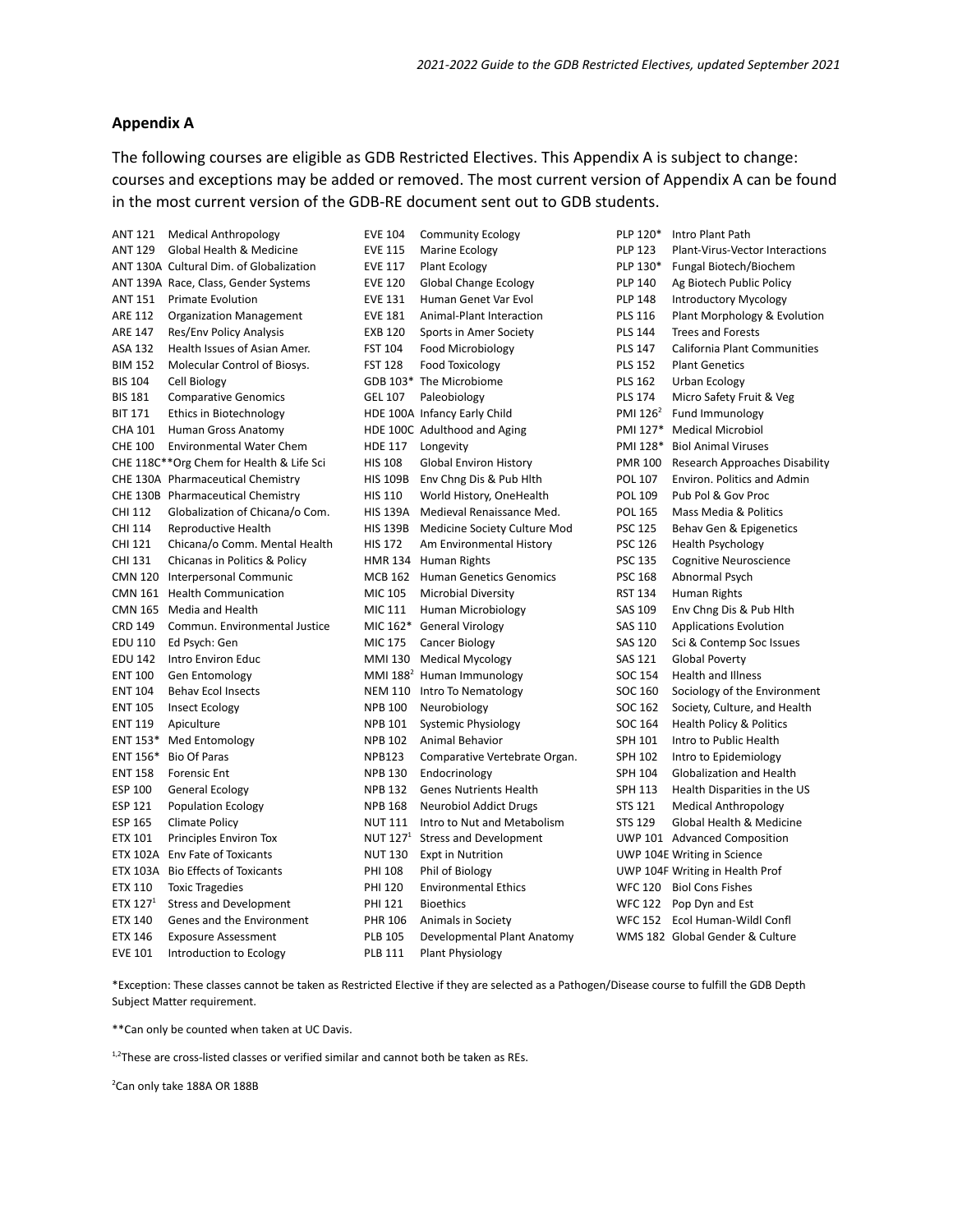#### **Appendix B**

The following courses are not eligible as GDB Restricted Electives. This Appendix B is subject to change: courses may be added or removed. The most current version of Appendix B can be found in the most current version of the GDB-RE document sent out to GDB students.

#### **1) GDB core courses**

These include GDB 90, SAS 13, PMI129Y, VME158, GDB 101, GDB 102, and GDB 187.

#### **2) GDB Preparatory Subject Matter courses**

These include SAS 13, BIS 2A, BIS 2B, BIS 2C, CHE 2A, CHE 2B, CHE 2C, CHE 8A, CHE 8B, CHE 118A, CHE 118B, PHY 7A, PHY 7B, MAT 17A, MAT 17B, MAT 17C, STA 13, STA 100, and PLS 120.

#### **3) GDB Depth Subject Matter courses**

BIS 101, BIS 102, BIS 103, BIS 105, EVE 100, MIC 101, MIC 102, MIC 103L, GDB 189, and GDB 189D.

# **4) Any class in the UC Davis General Catalog or Course Supplement that ends in 'D'**

These typically are discussion sections.

#### **5) EAP192/UWP198 Internships that are not Global Health Internships Abroad**

These include Business and Communication Internships in Hong Kong and New Zealand and an Engineering Internship in Australia.

## **6) Lower-division courses (0-99) that are P/NP graded only.**

## **7) Courses for which a previous petition to allow them as Restricted Elective was denied**

ITA 108S ITA 121S ITA 145S SPA 141S